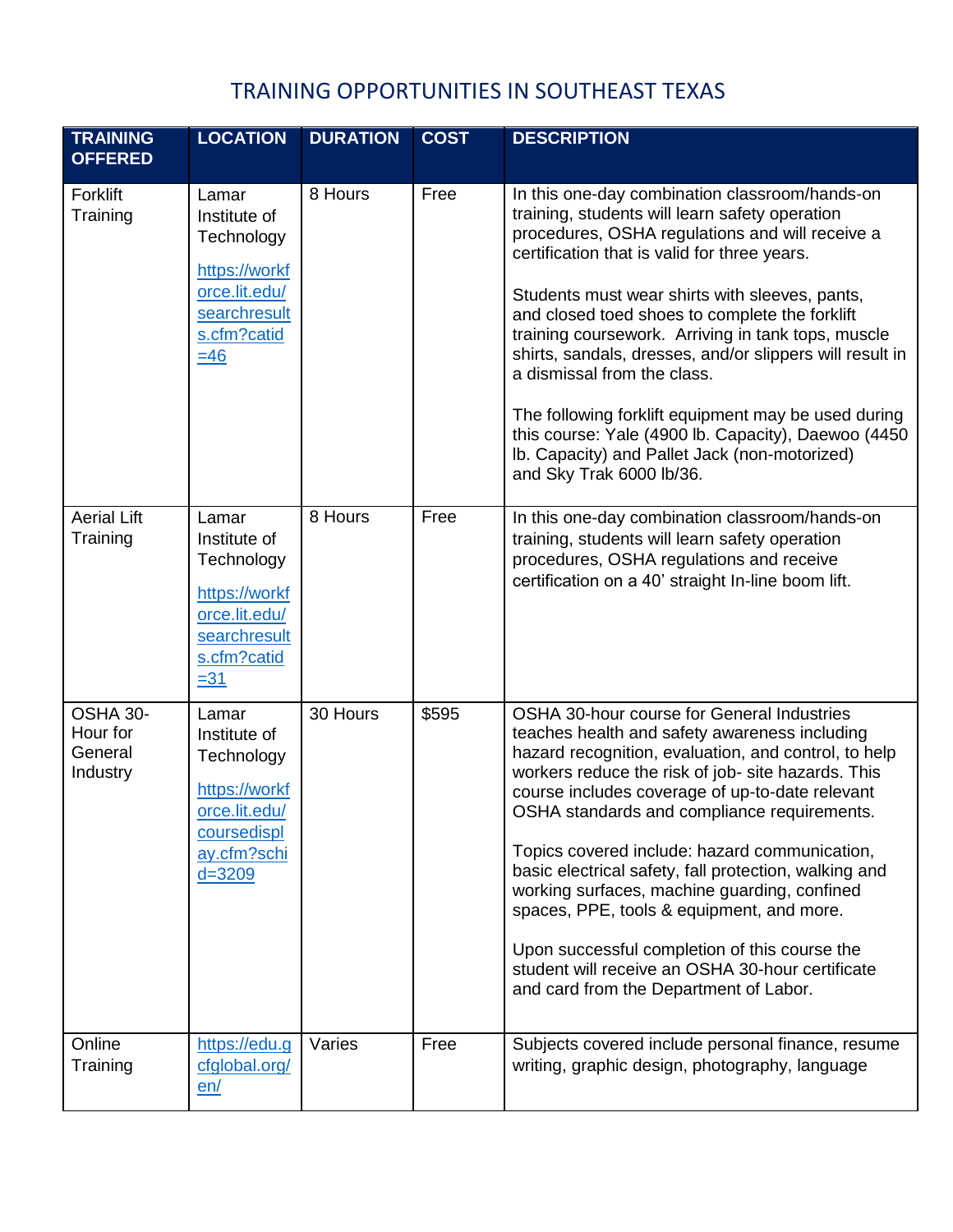|                                                       |                                                                                                                                                                            |            |       | learning, math, reading, digital media, and business<br>communication among others                                                                                                                                                                                                                                                                                                                                                                                                                                                               |
|-------------------------------------------------------|----------------------------------------------------------------------------------------------------------------------------------------------------------------------------|------------|-------|--------------------------------------------------------------------------------------------------------------------------------------------------------------------------------------------------------------------------------------------------------------------------------------------------------------------------------------------------------------------------------------------------------------------------------------------------------------------------------------------------------------------------------------------------|
| Introduction to<br>Welding<br><b>Fundamentals</b>     | Lamar<br>Institute of<br>Technology<br><b>Silsbee</b><br>Middle<br>School<br>Welding<br>Shop<br>https://workf<br>orce.lit.edu/<br>courseDispl<br>ay.cfm?schl<br>$D = 3432$ | 64 Hours   | \$650 | An introduction to the fundamentals of equipment<br>used in oxy-fuel and arc welding, including welding<br>and cutting safety, basic oxy-fuel welding and<br>cutting, basic arc welding processes and basic<br>metallurgy.                                                                                                                                                                                                                                                                                                                       |
| Shielded<br><b>Metal ARC</b><br>Welding               | Lamar<br>Institute of<br>Technology<br><b>Silsbee</b><br>Middle<br>School<br>Welding<br>Shop<br>https://workf<br>orce.lit.edu/<br>courseDispl<br>ay.cfm?schl<br>$D = 3430$ | 64 Hours   | \$650 | As a continuation to the introduction to Welding<br>Fundamentals course, the Shielded Metal Arc<br>course places emphasis on power sources,<br>electrode selection oxy-fuel cutting, and various<br>joint designs. Instruction provided in SMAW fillet<br>welds in various positions.                                                                                                                                                                                                                                                            |
| Permit-<br>Required<br>Confined<br><b>Space Entry</b> | Lamar<br>Institute of<br>Technology<br>https://workf<br>orce.lit.edu/<br>coursedispl<br>ay.cfm?schl<br>D=3404&ch<br>$eck=1$                                                | 22.5 Hours | \$595 | This course covers safety and health hazards<br>associated with permit-required confined space<br>entry. Course topics include both the OSHA permit-<br>required confined space standards for construction<br>and general industry; identification of permit- and<br>non-permit-required confined spaces; ventilation<br>techniques; development and implementation of a<br>confined space program; and training requirements.<br>This course features workshops on permit entry<br>classification, instrumentation, and program<br>development. |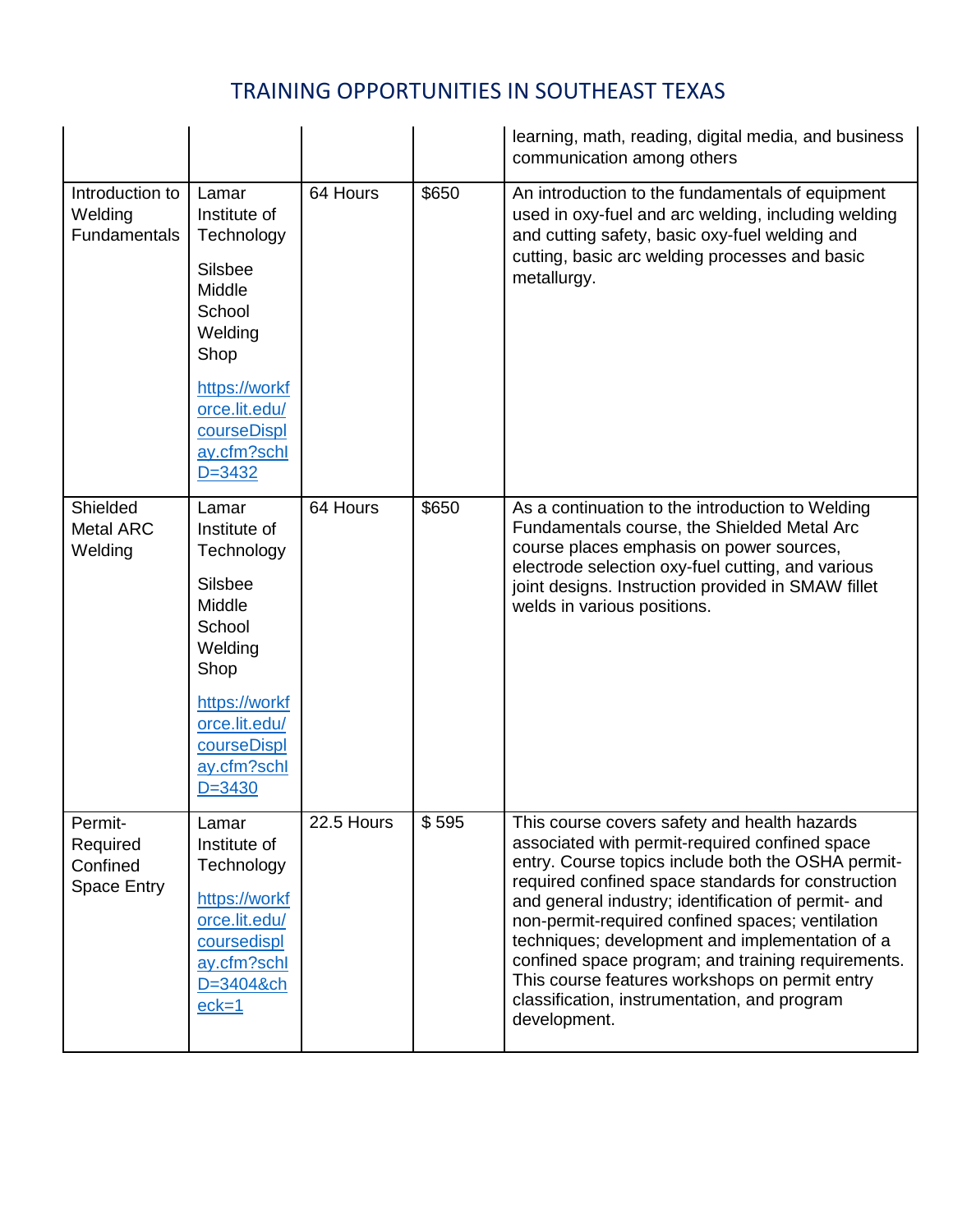|                                              |                                                                                                     |                                                                                                                 |         | This course satisfies the training prerequisite for the<br>Authorized Trainer Program designation in Confined<br>Space.                                                                                                                                                                                                                                                                                                                                                                                                                                                                                                                                                                                                                                            |
|----------------------------------------------|-----------------------------------------------------------------------------------------------------|-----------------------------------------------------------------------------------------------------------------|---------|--------------------------------------------------------------------------------------------------------------------------------------------------------------------------------------------------------------------------------------------------------------------------------------------------------------------------------------------------------------------------------------------------------------------------------------------------------------------------------------------------------------------------------------------------------------------------------------------------------------------------------------------------------------------------------------------------------------------------------------------------------------------|
| Class A<br>Commercial<br>Driver's<br>License | Lamar<br>Institute of<br>Technology<br>https://workf<br>orce.lit.edu/<br>viewpage.cf<br>$m?page=2$  | Professional<br><b>Truck Driver</b><br>I-90 Hours<br>Professional<br><b>Truck Driver</b><br>$II - 160$<br>Hours | \$3,000 | The Professional Driving Academy Class "A"<br>Commercial Driver's License (CDL) consists of 250<br>hours of instruction over an eight-week period,<br>covering the following areas: basic operation, safe<br>operating practices, vehicle maintenance and non-<br>vehicle activities.<br>The first two weeks of training are in the classroom<br>and the following six weeks consist of both<br>classroom and behind-the-wheel training. New<br>classes begin every six weeks throughout the year.<br>CVOP 1013 - Professional Truck Driver I - 90 clock<br>hours<br>CVOP 1040 - Professional Truck Driver II - 160<br>clock hours<br>Upon completion of this program, student drivers<br>take the Class "A" CDL test at the Texas<br>Department of Public Safety. |
| Class B<br>Commercial<br>Driver's<br>License | Lamar<br>Institute of<br>Technology<br>https://workf<br>orce.lit.edu/<br>viewpage.cf<br>$m?$ page=2 | Professional<br><b>Truck Driver</b><br>Class B-45<br>Hours                                                      | \$1,500 | The Professional Driving Academy Class "B"<br>Commercial Driver's License (CDL) consists of 45<br>instructional hours during a three-week period.<br>Actual class times will be set by the coordinator and<br>instructors in order to benefit the students and their<br>schedules.<br>CVOP 1011 Professional Truck Driver Class "B"<br>CDL 45 clock hours<br>Upon completion of this program, student drivers<br>take the Class "B" CDL test at the Texas<br>Department of Public Safety.                                                                                                                                                                                                                                                                          |
| Fall<br>Protection                           | Lamar<br>Institute of<br>Technology                                                                 | 22.5 Hours                                                                                                      | \$595   | This course covers OSHA Fall Protection Standards<br>for construction, as well as an overview of fall<br>protection methods. Course topics include the<br>components and limitations of fall arrest systems,<br>and the OSHA Standards and policies regarding fall<br>protection. Workshops provide participants the<br>opportunity to demonstrate the proper inspection<br>and use of fall protection equipment and fall arrest                                                                                                                                                                                                                                                                                                                                   |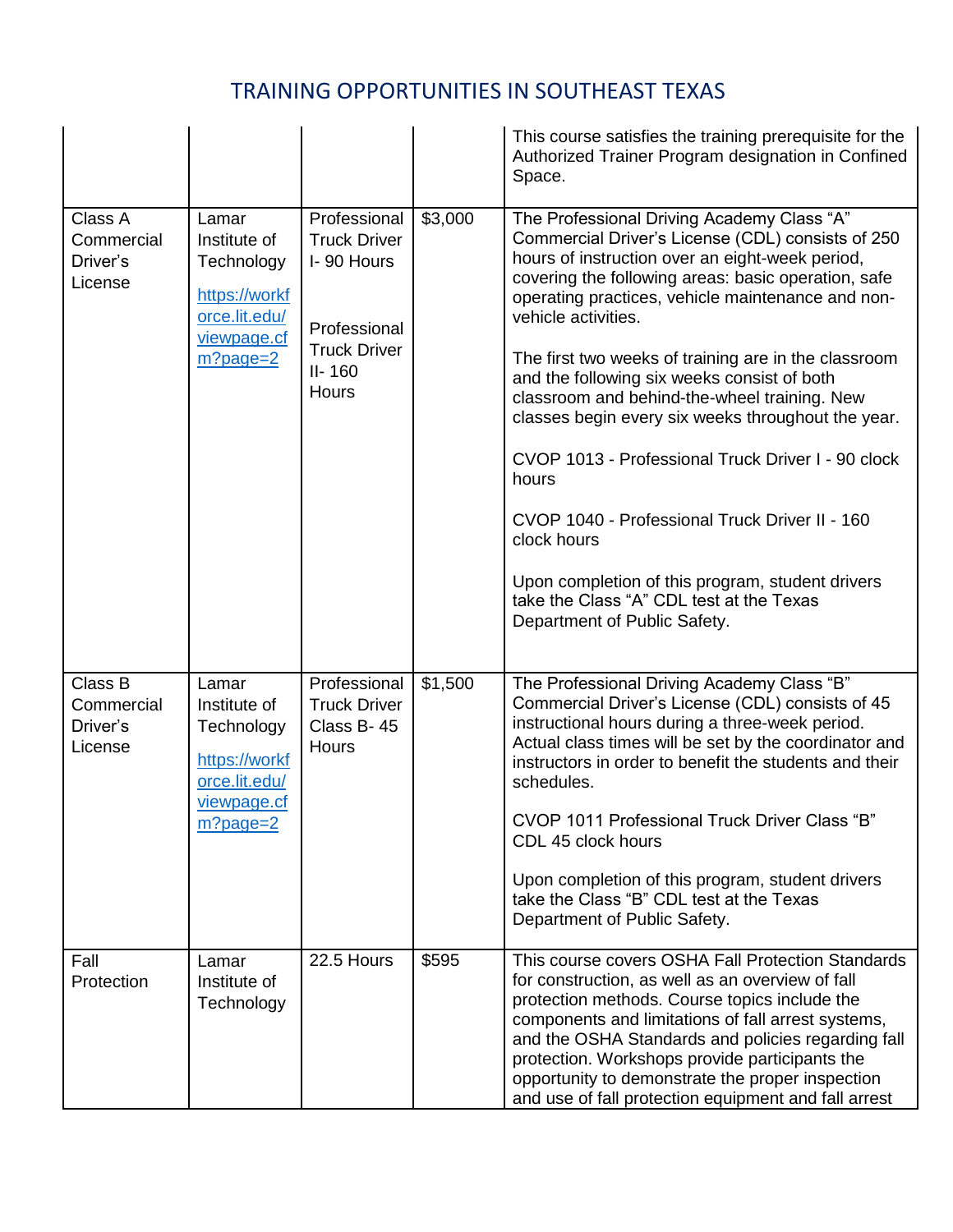|                                                 |                                                                                                            |          |       | systems, training requirements, and the methods for<br>developing a fall protection program.<br>This course satisfies the training prerequisite for the<br>Authorized Trainer Program designation in Fall<br>Protection                                                                                                                                                                                                                                                                                                                                                                                                                                                                                                                                                                                                                                                                                                                                                                                                                    |
|-------------------------------------------------|------------------------------------------------------------------------------------------------------------|----------|-------|--------------------------------------------------------------------------------------------------------------------------------------------------------------------------------------------------------------------------------------------------------------------------------------------------------------------------------------------------------------------------------------------------------------------------------------------------------------------------------------------------------------------------------------------------------------------------------------------------------------------------------------------------------------------------------------------------------------------------------------------------------------------------------------------------------------------------------------------------------------------------------------------------------------------------------------------------------------------------------------------------------------------------------------------|
| <b>Basic Fire</b><br>Fighting<br>Training       | <b>LSCO</b><br>http://www.l<br>sco.edu/wor<br>kforce/Sche<br>dule%20Spr<br>ing%20Sum<br>mer%20201<br>9.pdf | 16 Hours | \$700 | The course is open to entry-level mariners and<br>should be given before they take up employment on<br>sea-going vessels. There are no educational<br>requirements. The student should have the agility,<br>strength and flexibility to maintain balance on a<br>moving deck, rapidly don firefighting personal<br>protection equipment, capable of physical labor,<br>climbing vertical ladders, handling moderate<br>weights (from 30 to 60 pounds), and capable of<br>hauling/moving 50 to 100 foot lengths of charged<br>fire hoses. Pursuant to National Maritime Center<br>Policy Letter 11-02, appropriate photo identification<br>is required for enrollment into a USCG-approved<br>course. It shall be the policy of this school that all<br>students provide appropriate photo identification<br>upon enrollment in not just this course but also any<br>course                                                                                                                                                                 |
| <b>Basic Safety</b><br>and Survival<br>Training | <b>LSCO</b><br>http://www.l<br>sco.edu/wor<br>kforce/Sche<br>dule%20Spr<br>ing%20Sum<br>mer%20201<br>9.pdf | 40 Hours | \$900 | This course is for applicants who have not met the<br>requirement for one year of sea service within the<br>last five years, as described in 46 CFR 11.302 or 46<br>CFR 12.602. This course will be required to meet<br>the requirements of 46 CFR 11.302 or 46 CFR<br>12.602 and will serve as an approved refresher<br>training. The student should have the agility,<br>strength and flexibility to maintain balance on a<br>moving deck, rapidly don firefighting personal<br>protection equipment, capable of physical labor,<br>climbing vertical ladders, handling moderate<br>weights (from 30 to 60 pounds), and capable of<br>hauling/moving 50 to 100 foot lengths of charged<br>fire hoses. Pursuant to National Maritime Center<br>Policy Letter 11-02, appropriate photo identification<br>is required for enrollment into a USCG-approved<br>course. It shall be the policy of this school that all<br>students provide appropriate photo identification<br>upon enrollment in not just this course but also any<br>course. |
| Operator of<br>Uninspected<br>Passenger         | <b>LSCO</b>                                                                                                | 56 Hours | \$900 | This officer endorsement course is most appropriate<br>for uninspected passenger vessels, which by law<br>are limited to six or less passengers for hire. These                                                                                                                                                                                                                                                                                                                                                                                                                                                                                                                                                                                                                                                                                                                                                                                                                                                                            |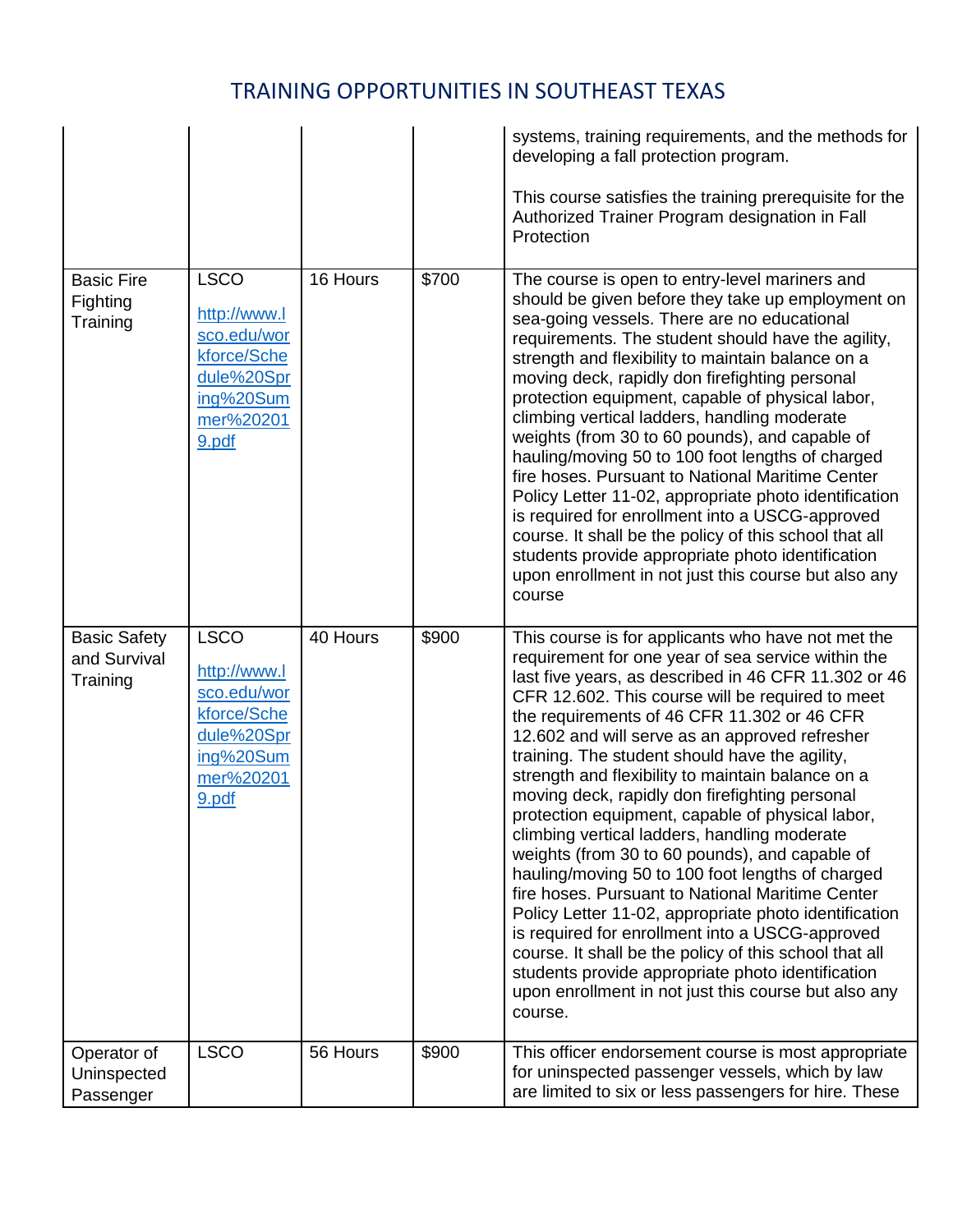| Vessel<br>(OUPV)                              | http://www.l<br>sco.edu/wor<br>kforce/Sche<br>dule%20Spr<br>ing%20Sum<br>mer%20201<br>9.pdf                |            |       | are usually smaller vessels and normally engage in<br>charter fishing, whale watching, SCUBA diving, and<br>tour cruises. OUPV Near Coastal endorsements<br>may be limited to 100 miles offshore. No OUPV<br>endorsement is valid for International voyages.<br>According 46 CFR 11.201. No officer endorsement<br>may be issued to any person who is not a citizen of<br>the United States with the exception of operators of<br>uninspected passenger vessels that are not<br>documented under the laws of the United States.                                                                                                                                                                                                                                                                                                                                                                                                                                                                                                                                                                                                                                                                                                                                                                                   |
|-----------------------------------------------|------------------------------------------------------------------------------------------------------------|------------|-------|-------------------------------------------------------------------------------------------------------------------------------------------------------------------------------------------------------------------------------------------------------------------------------------------------------------------------------------------------------------------------------------------------------------------------------------------------------------------------------------------------------------------------------------------------------------------------------------------------------------------------------------------------------------------------------------------------------------------------------------------------------------------------------------------------------------------------------------------------------------------------------------------------------------------------------------------------------------------------------------------------------------------------------------------------------------------------------------------------------------------------------------------------------------------------------------------------------------------------------------------------------------------------------------------------------------------|
| Tankerman                                     | <b>LSCO</b><br>http://www.l<br>sco.edu/wor<br>kforce/Sche<br>dule%20Spr<br>ing%20Sum<br>mer%20201<br>9.pdf | 40 Hours   | \$900 | Any applicant who has successfully completed the<br><b>LSCO Tank Barge Dangerous Liquids (LAMORG</b><br>501) course will satisfy the training requirements of<br>46 CFR 13.209 and 13.309 for an endorsement as<br>Tankerman-PIC (Barge) DL; AND meeting the<br>standards of competence in Table A-V/1-1-2 and A-<br>V/1-1-3 of the STCW Code, AND satisfy the training<br>requirements of 46 CFR 13.227 for renewal of a<br>merchant mariner credential endorsed as<br>Tankerman PIC (Barge) Dangerous Liquids.<br>Anyone may enroll in this course. For the<br>Tankerman candidate, he/she should be able to<br>attain the requirements outlined in 46 CFR 13.209<br>and 13.309, within five years from the date of<br>completion on the certificate for this course.<br><b>Pursuant to National Maritime Center Policy Letter</b><br>11-02, appropriate photo identification is required<br>for enrollment into a USCG-approved course. It<br>shall be the policy of this school that all students<br>provide appropriate photo identification upon<br>enrollment11.201. No officer endorsement may be<br>issued to any person who is not a citizen of the<br>United States with the exception of operators of<br>uninspected passenger vessels that are not<br>documented under the laws of the United States |
| Apprentice<br>Mate Towing<br>Vessel<br>(AMTV) | <b>LSCO</b><br>http://www.l<br>sco.edu/wor<br>kforce/Sche<br>dule%20Spr<br>ing%20Sum<br>mer%20201<br>9.pdf | <b>TBD</b> | \$500 | PENDING USCG APPROVAL<br>This course provides the instruction necessary for<br>the student to have an adequate understanding of<br>the information needed for a mariner in training to<br>become master or mate (pilot) of towing vessels or<br>master of towing vessels (harbor assist). Any<br>applicant who successfully completes their 16-hour<br>Apprentice Mate (Steersman) Upgrade course and<br>presents their Certificate of Training within one year                                                                                                                                                                                                                                                                                                                                                                                                                                                                                                                                                                                                                                                                                                                                                                                                                                                   |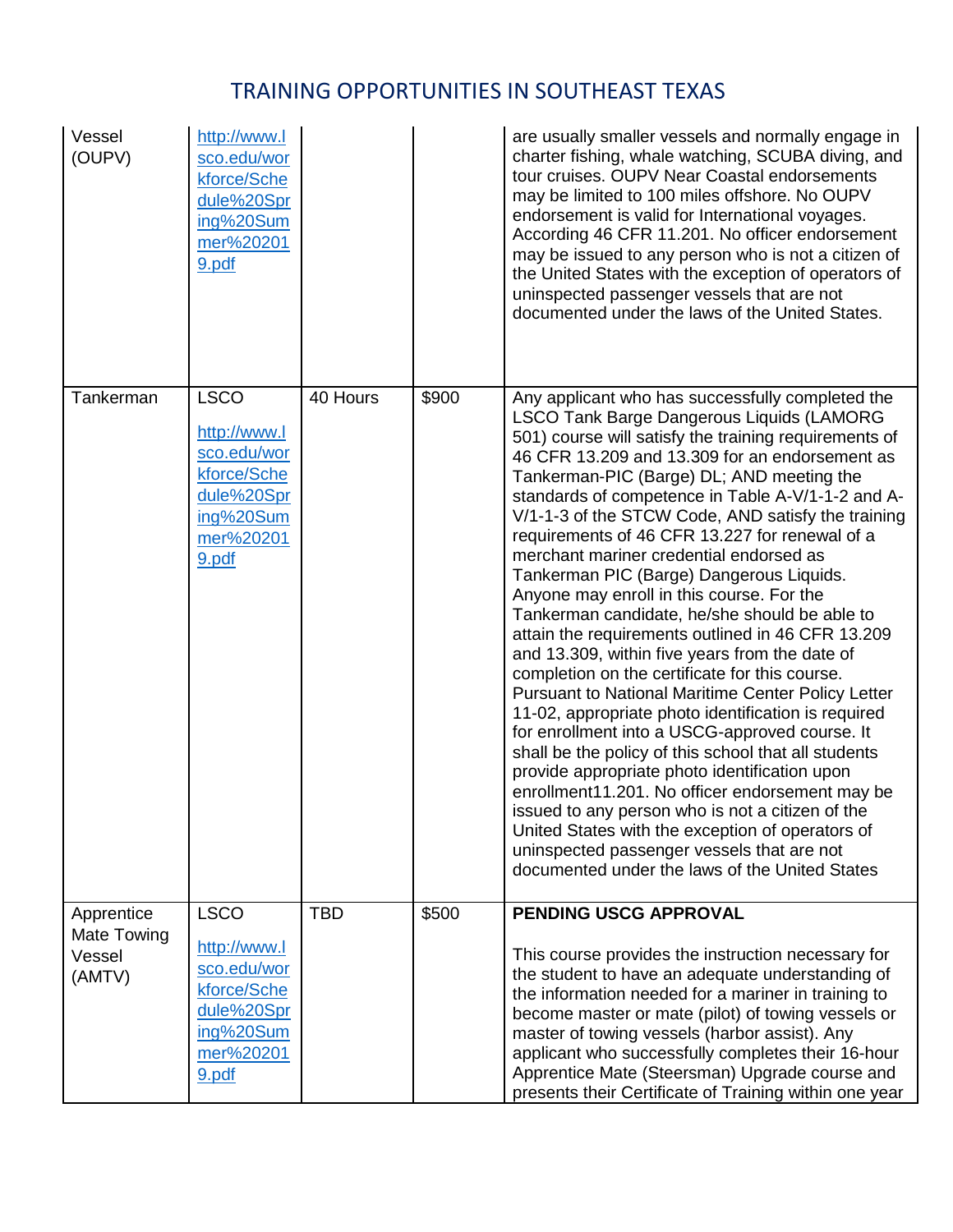|                    |                                                                                                            |            |            | of the completion of training, will satisfy the<br>examination requirements of 46 CFR 11.466 for<br>original issuance of a license as Apprentice Mate<br>(Steersman) of Towing Vessels (Near Coastal or<br>Inland); provided that they either hold a license as<br>Master Not More Than 200 Gross Tons or have<br>satisfied the examination requirements for a license<br>as Master Not More Than 200 Gross Tons within<br>the previous 12 months.                                                                                                                                                                                                                                                                                                                                                                                                                                                                                                                                                                                                                                                                                                                                                                                                                                                                                                                                                     |
|--------------------|------------------------------------------------------------------------------------------------------------|------------|------------|--------------------------------------------------------------------------------------------------------------------------------------------------------------------------------------------------------------------------------------------------------------------------------------------------------------------------------------------------------------------------------------------------------------------------------------------------------------------------------------------------------------------------------------------------------------------------------------------------------------------------------------------------------------------------------------------------------------------------------------------------------------------------------------------------------------------------------------------------------------------------------------------------------------------------------------------------------------------------------------------------------------------------------------------------------------------------------------------------------------------------------------------------------------------------------------------------------------------------------------------------------------------------------------------------------------------------------------------------------------------------------------------------------|
| 100-Ton<br>Master  | <b>LSCO</b><br>http://www.l<br>sco.edu/wor<br>kforce/Sche<br>dule%20Spr<br>ing%20Sum<br>mer%20201<br>9.pdf | 80 Hours   | \$1,250    | The completion of this course allows students who<br>present their Certificate of Training within one year<br>of the completion of training, to satisfy the<br>examination requirements of 46 CFR 11.201for<br>original issuance, 46 CFR 10.227 for renewal, and<br>46 CFR 10.227 for reissuance of a merchant<br>mariner endorsement as Master or Mate of not<br>more than 100 gross tons Upon Near Coastal,<br>Great Lakes & Inland, or Inland Waters.                                                                                                                                                                                                                                                                                                                                                                                                                                                                                                                                                                                                                                                                                                                                                                                                                                                                                                                                               |
| Unlimited<br>Radar | <b>LSCO</b><br>http://www.l<br>sco.edu/wor<br>kforce/Sche<br>dule%20Spr<br>ing%20Sum<br>mer%20201<br>9.pdf | <b>TBD</b> | <b>TBD</b> | PENDING USCG APPROVAL<br>Each student who successfully completes this<br>course will gain the knowledge and understanding<br>of the aspects covered including the understanding<br>of how radar information is obtained and displayed.<br>In addition, an understanding of the limitations and<br>accuracy of radar information, the formation and<br>recognition of unwanted responses. The correct use<br>of radar operational controls and adjustments to<br>obtain an optimal display and checks on radar set<br>performance are emphasized. This course is open<br>to and principally intended for candidates for<br>certification as operators or officers in charge of a<br>navigational watch. Prior to enrolling in this course,<br>the trainee should have completed at least one year<br>at sea and preferably have gained some experience<br>in bridge watch-keeping. The course would also be<br>of value to others using radar. For example, those<br>working harbor craft, patrol launches, training<br>vessels, in which case the entry standards may be<br>adjusted to suit the particular circumstances.<br>However, the trainee background for each course<br>should be similar. Pursuant to National Maritime<br>Center Policy Letter 11-02, appropriate photo<br>identification is required for enrollment into a USCG-<br>approved course. It shall be the policy of this school |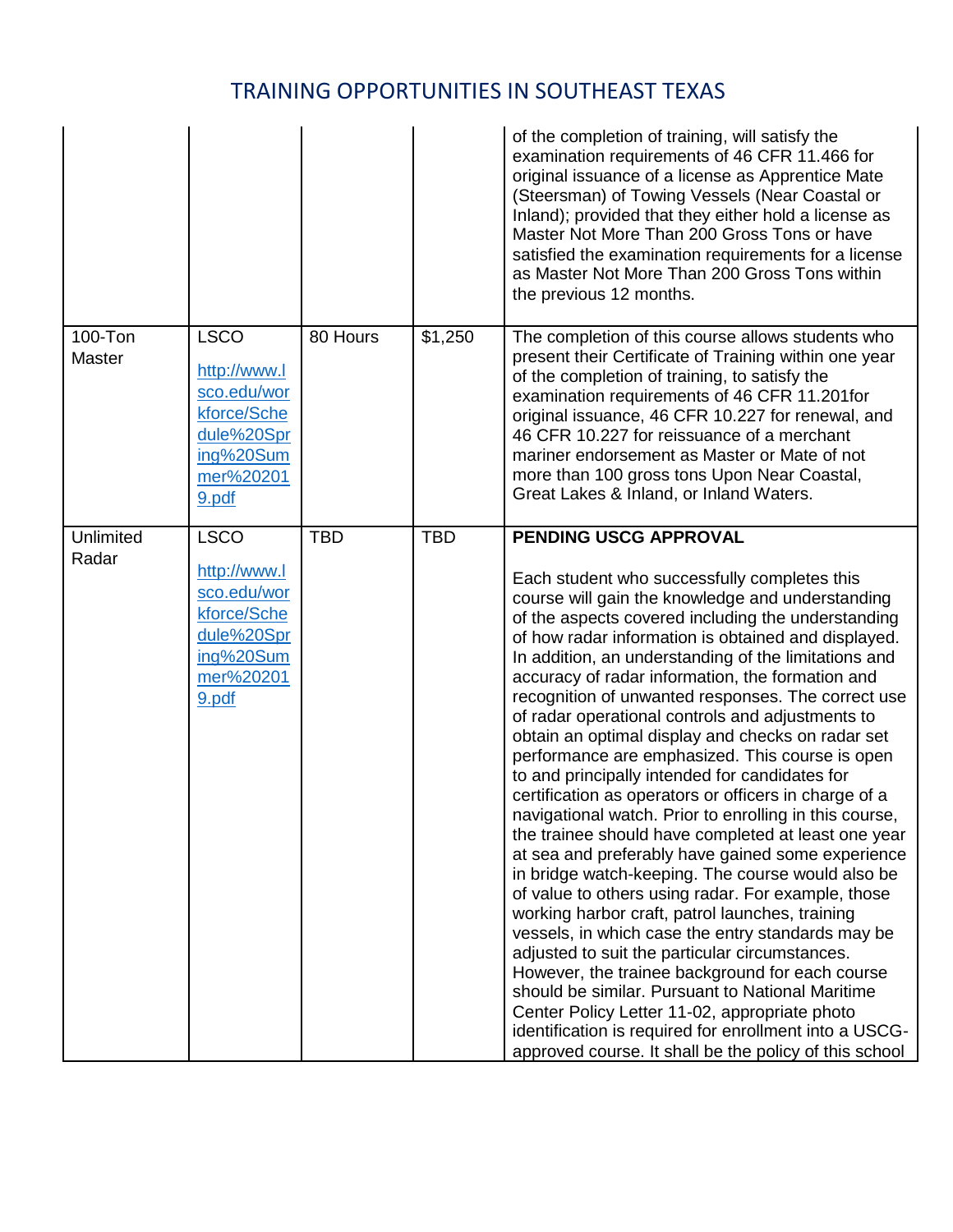|                                                       |                                                                                                                        |                                    |                                                                                                                                                                       | that all students provide appropriate photo<br>identification upon enrollment.                                                                                                                                                                                                                                                                                                                                                                                                                                                                                                                                                                   |
|-------------------------------------------------------|------------------------------------------------------------------------------------------------------------------------|------------------------------------|-----------------------------------------------------------------------------------------------------------------------------------------------------------------------|--------------------------------------------------------------------------------------------------------------------------------------------------------------------------------------------------------------------------------------------------------------------------------------------------------------------------------------------------------------------------------------------------------------------------------------------------------------------------------------------------------------------------------------------------------------------------------------------------------------------------------------------------|
| Upgrade 200-<br><b>Ton Master</b>                     | <b>LSCO</b><br>http://www.l<br>sco.edu/wor<br>kforce/Sche<br>dule%20Spr<br>ing%20Sum<br>mer%20201<br>9.pdf             | 25.5 Hours                         | \$695                                                                                                                                                                 | Upon completion of this USCG-approved course,<br>the student shall have an understanding of the<br>subjects for "upgrade from not more than 100-ton"<br>to "not more than 200-ton" Great Lakes, Inland and<br>Near Coastal Master licenses. This course builds<br>upon and further advances the learning objectives<br>for the Master 100 GRT class.                                                                                                                                                                                                                                                                                             |
| Commercial<br>Driver's<br>License<br>(CDL) Class<br>В | <b>LSCPA</b><br>https://www.<br>lamarpa.edu<br>/Workforce-<br>Continuing-<br>Ed/Commer<br>cial-Drivers-<br>License-(2) | 2 months<br>M-R 5:30-<br>9:30 p.m. | \$2,150<br>plus<br>computer<br>access<br>fee<br>*Funding<br>available<br>through<br>the Port<br>Arthur<br><b>EDC</b>                                                  | This is a 100% hands-on training with no simulators.<br>Participants will train with qualified drivers who will<br>draw on years of experience to teach students all<br>they need to know about the driving industry.<br>You will drive the actual vehicles used in the<br>field, including dump trucks and school<br>buses.<br>Basic knowledge and driving skills to pass<br>the Texas Commercial Driver's License B<br>exam in three endorsement areas (hazmat,<br>passenger vehicles & school buses).<br>Rules of the road and smart driving<br>strategies.<br>How to connect with companies that are<br>hiring truck drivers.                |
| Commercial<br>Driver's<br>License<br>(CDL) Class<br>Α | <b>LSCPA</b><br>https://www.<br>lamarpa.edu<br>/Workforce-<br>Continuing-<br>Ed/Commer<br>cial-Drivers-<br>License     | 3 months<br>M-R 5:30-<br>9:30 p.m. | $\overline{$3,750}$<br>plus<br>computer<br>access<br>fee<br>*Funding<br>available<br>through<br><b>Texas</b><br>Workforc<br>e and the<br>Port<br>Arthur<br><b>EDC</b> | This is a 100% hands-on training with no simulators.<br>Participants will train with qualified drivers who will<br>draw on years of experience to teach students all<br>they need to know about the driving industry.<br>You will drive the actual vehicles used in the<br>field, including dump trucks, school buses<br>and an 18-wheeler.<br>Basic knowledge and driving skills to pass<br>the Texas Commercial Driver's License B<br>exam in three endorsement areas (hazmat,<br>passenger vehicles & school buses).<br>Rules of the road and smart driving<br>strategies.<br>How to connect with companies that are<br>hiring truck drivers. |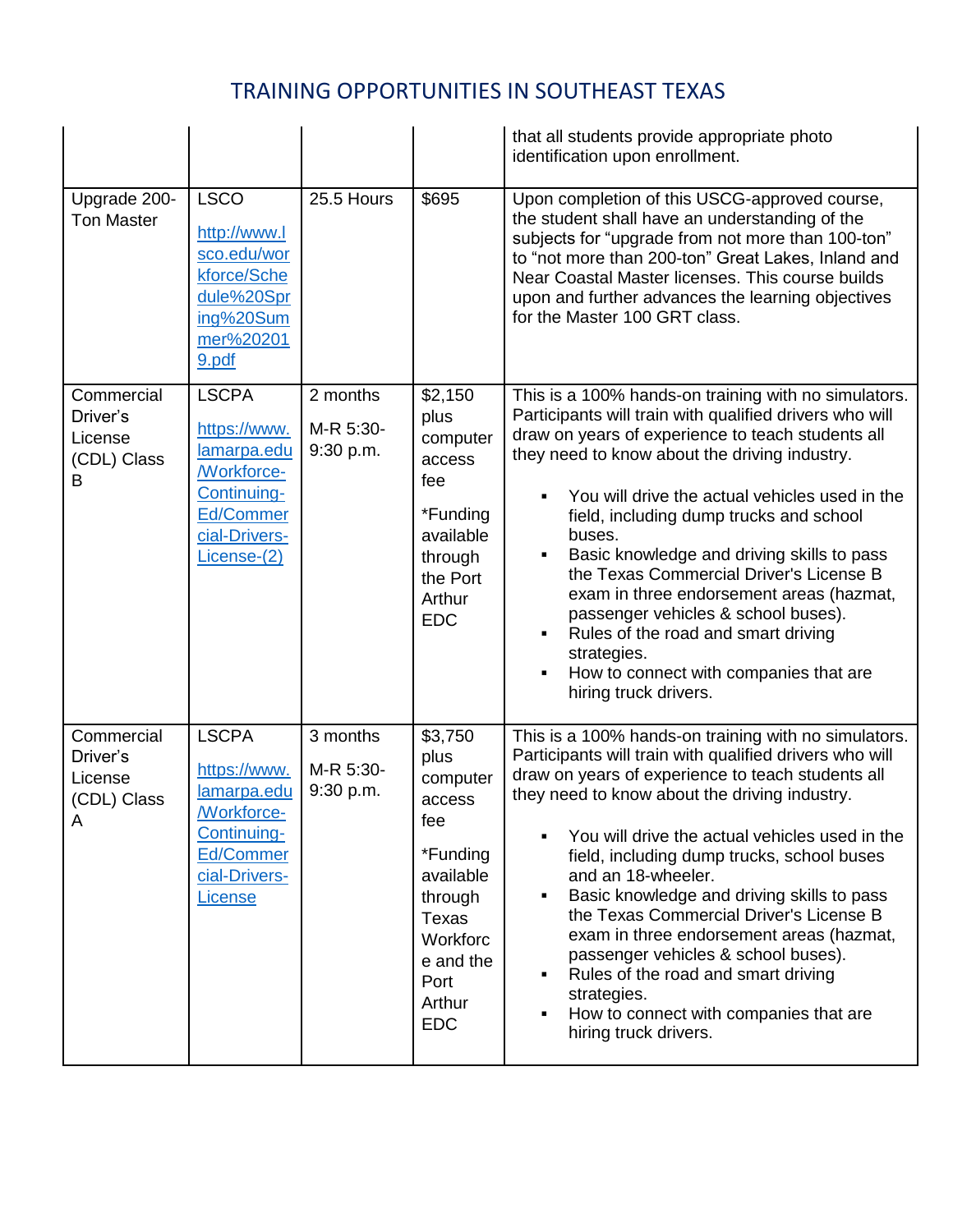| Intro to<br>Carpentry                    | LSCPA in<br>Partnership<br>with ABC<br>https://www.<br>lamarpa.edu<br><b>Workforce-</b><br>Continuing-<br>Ed/Introduct<br>ion-to-<br>Carpentry             | N/A<br>M-R 8:00<br>a.m.- 5:00<br>p.m. | \$1,200                   | Students will complete:<br>NCCER CORE covering: basic safety, construction<br>site orientation, construction math, hand tools,<br>power tools, construction drawings, basic rigging,<br>communication skills, employability skills and<br>material handling.<br>NCCER Carpentry Level 1 covering: carpentry as a<br>trade, building materials - fasteners and adhesives,<br>hand and power tools, introduction to construction<br>drawings, specifications and layouts, floor systems,<br>wall systems, ceiling joist and roof framing,<br>introduction to building envelope systems and basic<br>stair layout. |
|------------------------------------------|------------------------------------------------------------------------------------------------------------------------------------------------------------|---------------------------------------|---------------------------|-----------------------------------------------------------------------------------------------------------------------------------------------------------------------------------------------------------------------------------------------------------------------------------------------------------------------------------------------------------------------------------------------------------------------------------------------------------------------------------------------------------------------------------------------------------------------------------------------------------------|
| Intro to<br>Drywall                      | <b>LSCPA</b> in<br>Partnership<br>with ABC<br>https://www.<br>lamarpa.edu<br><b>Morkforce-</b><br>Continuing-<br>Ed/Introduct<br>ion-to-<br><b>Drywall</b> | N/A<br>M-R 8:00<br>a.m.- 5:00<br>p.m. | \$900                     | Students will complete:<br>NCCER CORE covering: basic safety, construction<br>site orientation, construction math, hand tools,<br>power tools, construction drawings, basic rigging,<br>communication skills, employability skills and<br>material handling.<br>NCCER Drywall Level 1 covering: drywall as a<br>trade, construction materials and methods, thermal<br>and moisture protection, drywall installation and<br>drywall finishing.                                                                                                                                                                   |
| Construction<br><b>Site</b><br>Carpentry | <b>LSCPA</b> in<br>Partnership<br>with ABC<br>https://www.<br>lamarpa.edu<br>/Workforce-<br>Continuing-<br><b>Ed/Construc</b><br>tion-Site-<br>Carpentry   | N/A<br>M-F 8:00<br>a.m.- 5:00<br>p.m. | Free<br>(Grant<br>Funded) | Students will complete:<br>NCCER CORE covering: basic safety, construction<br>site orientation, construction math, hand tools,<br>power tools, construction drawings, basic rigging,<br>communication skills, employability skills and<br>material handling.<br>NCCER Construction Site Laborer Level 1 covering:<br>carpentry as a trade, properties of concrete, site<br>layout, differential leveling, handling & placing<br>concrete, foundations and slab-on-grade.<br>NCCER Scaffolding Level 1 covering: scaffolding<br>as a trade, supported scaffolds, mobile scaffolds<br>and suspension scaffolds.   |
| Intermediate<br>Welding                  | <b>LSCPA</b> in<br>Partnership<br>with ABC                                                                                                                 | N/A                                   | $$5,000+$<br>tools        | Students will learn both introductory and<br>intermediate welding skills including:                                                                                                                                                                                                                                                                                                                                                                                                                                                                                                                             |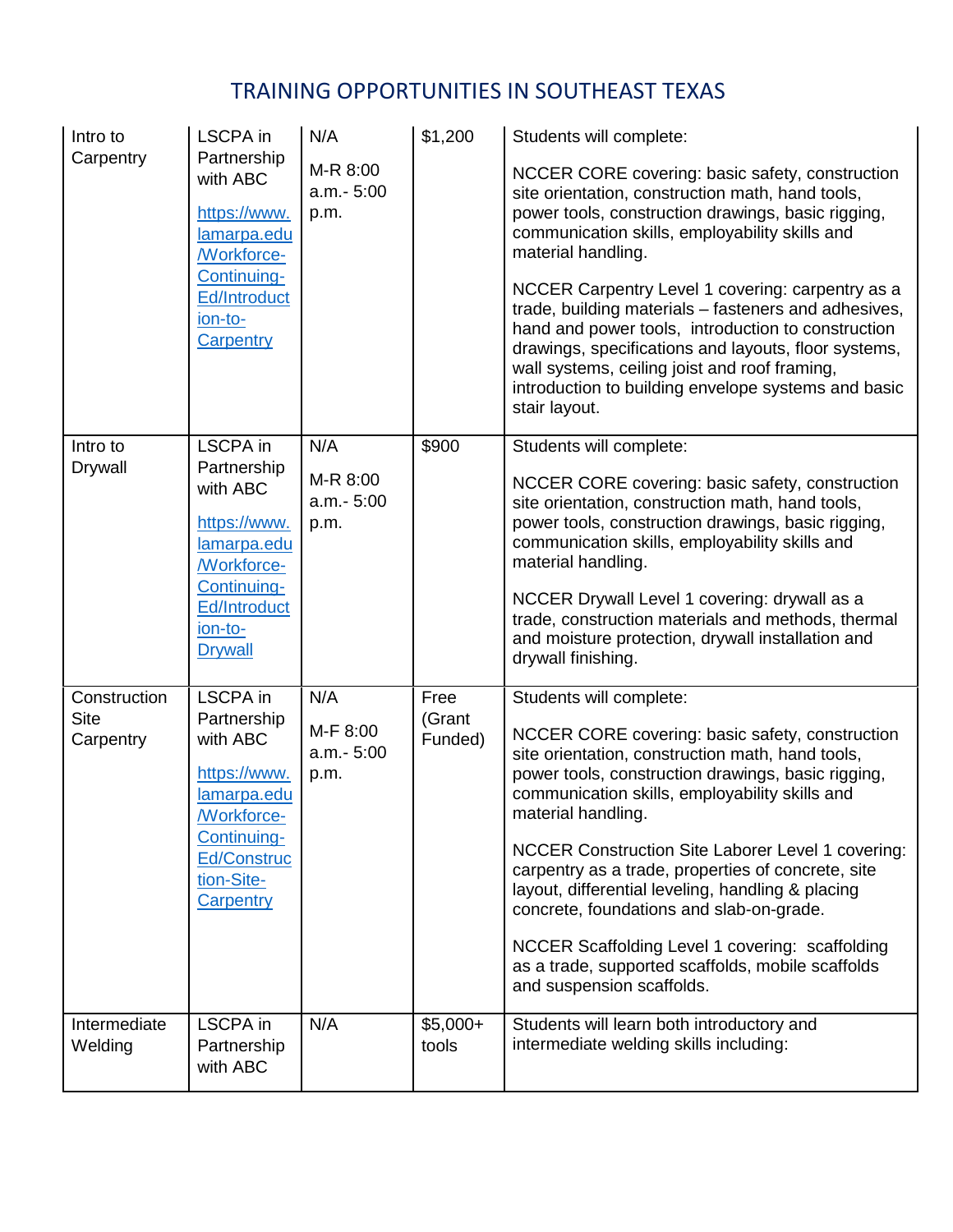|                                          | https://www.<br>lamarpa.edu<br><b>Morkforce-</b><br>Continuing-<br>Ed/Intermed<br>iate-<br>Welding-<br>Certificate-<br>Program-(1)                                  | M-F 10:00<br>a.m.-4:00<br>p.m.                                           |                      | processes<br>4) flux-cored arc welding (FCAW)                                                                                                                                                                                                                                                                                                    | 1) cutting of ferrous metal while emphasizing<br>welding and cutting safety and basic welding<br>2) oxy-fuel gas cutting and welding<br>3) shield metal arc welding (SMAW)<br>5) gas tungsten arc welding (GTAW)<br>6) an introduction to gas metal arc welding (GMAW)                                                                                                                                                                                                                                                                                                                                                                    |
|------------------------------------------|---------------------------------------------------------------------------------------------------------------------------------------------------------------------|--------------------------------------------------------------------------|----------------------|--------------------------------------------------------------------------------------------------------------------------------------------------------------------------------------------------------------------------------------------------------------------------------------------------------------------------------------------------|-------------------------------------------------------------------------------------------------------------------------------------------------------------------------------------------------------------------------------------------------------------------------------------------------------------------------------------------------------------------------------------------------------------------------------------------------------------------------------------------------------------------------------------------------------------------------------------------------------------------------------------------|
| MS in Port<br>and Terminal<br>Management | Lamar<br>University<br>https://www.<br>lamar.edu/a<br>cademics/d<br>egrees/port-<br>managemen<br>t/port-and-<br>terminal-<br>managemen<br>t-masters-<br>degree.html | 36 Credit<br>hours/12<br>classes<br>8 Week<br>semesters,<br>fully online | \$1,100<br>per class | experience.<br><b>INEN 5302</b><br><b>INEN 5304</b><br>Making<br><b>INEN 5309</b><br>Planning<br><b>INEN 5306</b><br><b>INEN 5310</b><br><b>MGMT 5313</b><br><b>INEN 5307</b><br>Implementation<br><b>BULW 5333</b><br>Trade<br><b>INEN 5308</b><br><b>ECON 5333</b><br><b>MGMT 5333</b><br>Management<br><b>BULW 5320</b><br>Lamar also offers: | Admissions requirements: Bachelor's degree from a<br>regionally accredited university; GRE can be waived<br>if student had a 3.0 GPA or at least 1 year work<br>Introduction to Port Management<br><b>Risk Analysis and Decision</b><br><b>Strategic and Facility Master</b><br><b>Freight Transportation Logistics</b><br><b>Marine Terminal Operations</b><br><b>Team Leadership</b><br>Capital Project Planning and<br>Legal Framework of Ports and<br>Security and Resiliency Planning<br>Economics of Ports and Trade<br>Port Property and Asset<br><b>Communication and Negotiation</b><br>MBA with a Port Management Concentration |
|                                          |                                                                                                                                                                     |                                                                          |                      | through the College of Business                                                                                                                                                                                                                                                                                                                  |                                                                                                                                                                                                                                                                                                                                                                                                                                                                                                                                                                                                                                           |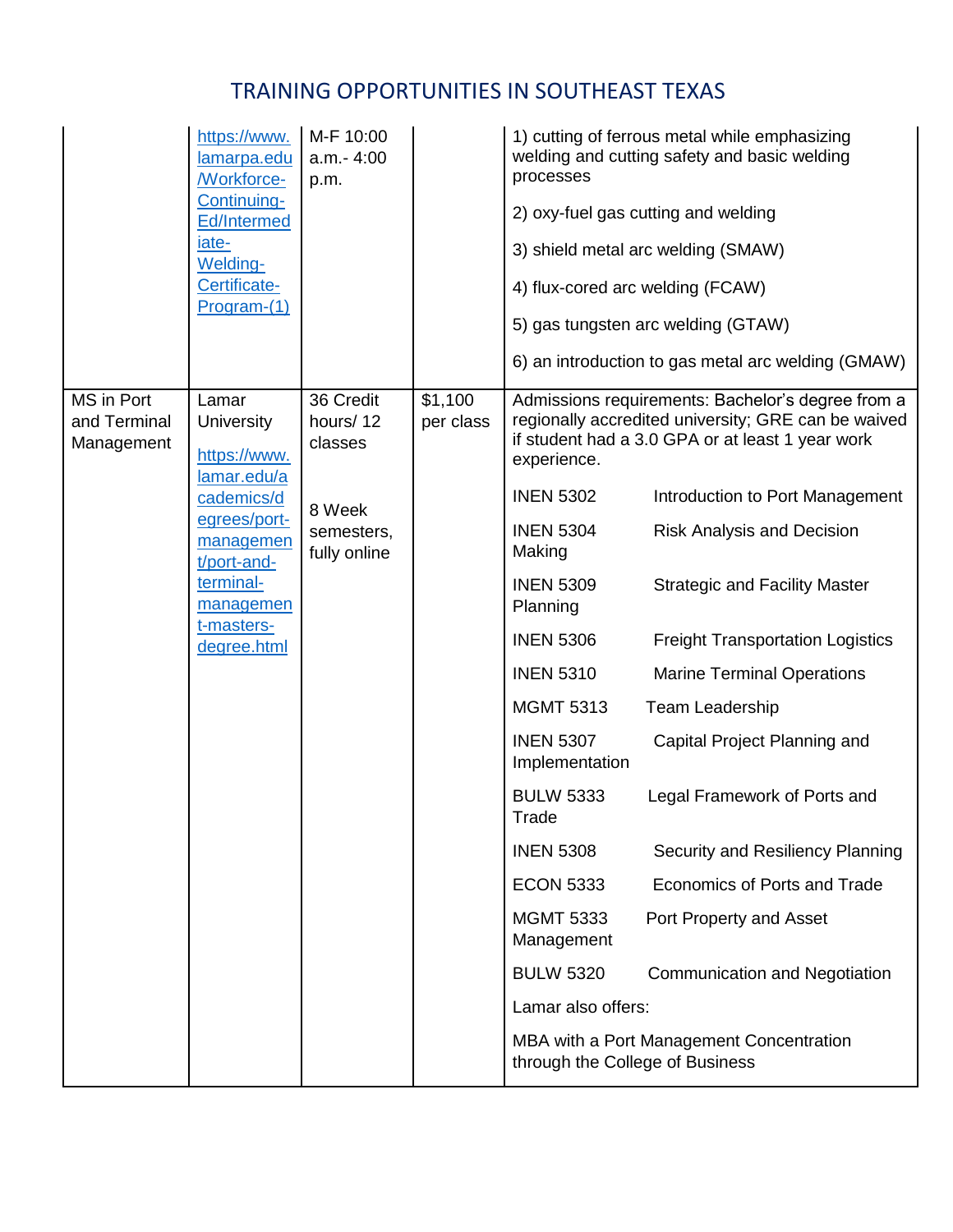|                                                                                      |                                                                                                                                                                                                       |     |         | MEM (Masters of Engineering Management) with a<br>Port Management Concentration through the<br>College of Engineering (do not need to be an<br>engineer to apply)<br>Both the MBA and MEM are fully online as well.                                                                                                                                                                                                                                                          |
|--------------------------------------------------------------------------------------|-------------------------------------------------------------------------------------------------------------------------------------------------------------------------------------------------------|-----|---------|------------------------------------------------------------------------------------------------------------------------------------------------------------------------------------------------------------------------------------------------------------------------------------------------------------------------------------------------------------------------------------------------------------------------------------------------------------------------------|
| Certificate in<br>Ports, Trade<br>& Global<br>Logistics                              | Lamar<br><b>University</b><br>https://www.<br>lamar.edu/c<br>atalog/degre<br>es-and-<br>programs/d<br>egree-<br>course-<br>requirement<br>s/eg/cert-<br>port-marine-<br>terminal-<br>dev-<br>ops.html | N/A | \$4,400 | Must have a bachelor's degree from a regionally<br>accredited program.<br>These are the same master level courses that are<br>taught as part of Lamar University's MS in Port and<br>Terminal Management curriculum.<br><b>INEN 5302</b><br>Introduction to Port Management<br><b>INEN 5306</b><br><b>Freight Transportation Logistics</b><br>Legal Framework of Ports and Trade<br><b>BULW 5333</b><br>Economics of Ports and Trade<br><b>ECON 5333</b>                     |
| Certificate in<br>Port and<br>Marine<br>Terminal<br>Development<br>and<br>Operations | Lamar<br><b>University</b><br>https://www.<br>lamar.edu/c<br>atalog/degre<br>es-and-<br>programs/d<br>egree-<br>course-<br>requirement<br>s/eg/cert-<br>ports-trade-<br>global-<br>logistics.htm      | N/A | \$4,400 | Must have a bachelor's degree from a regionally<br>accredited program.<br>These are the same master level courses that are<br>taught as part of Lamar University's MS in Port and<br>Terminal Management curriculum.<br><b>INEN 5304</b><br><b>Risk Management in Port Operations</b><br><b>INEN 5307</b><br><b>Capital Projects</b><br><b>INEN 5308</b><br>Port Security and Resiliency<br>Planning<br><b>INEN 5309</b><br><b>Strategic and Facility Master</b><br>Planning |
| Certificate in<br>Port & Marine<br>Terminal<br>Management                            | Lamar<br><b>University</b><br>https://www.<br>lamar.edu/c<br>atalog/degre<br>es-and-<br>programs/d                                                                                                    | N/A | \$4,400 | Must have a bachelor's degree from a regionally<br>accredited program.<br>These are the same master level courses that are<br>taught as part of Lamar University's MS in Port and<br>Terminal Management curriculum.<br><b>INEN 5310</b><br><b>Marine Terminal Operations</b><br><b>BULW 5320</b><br>Leadership and Negotiation                                                                                                                                              |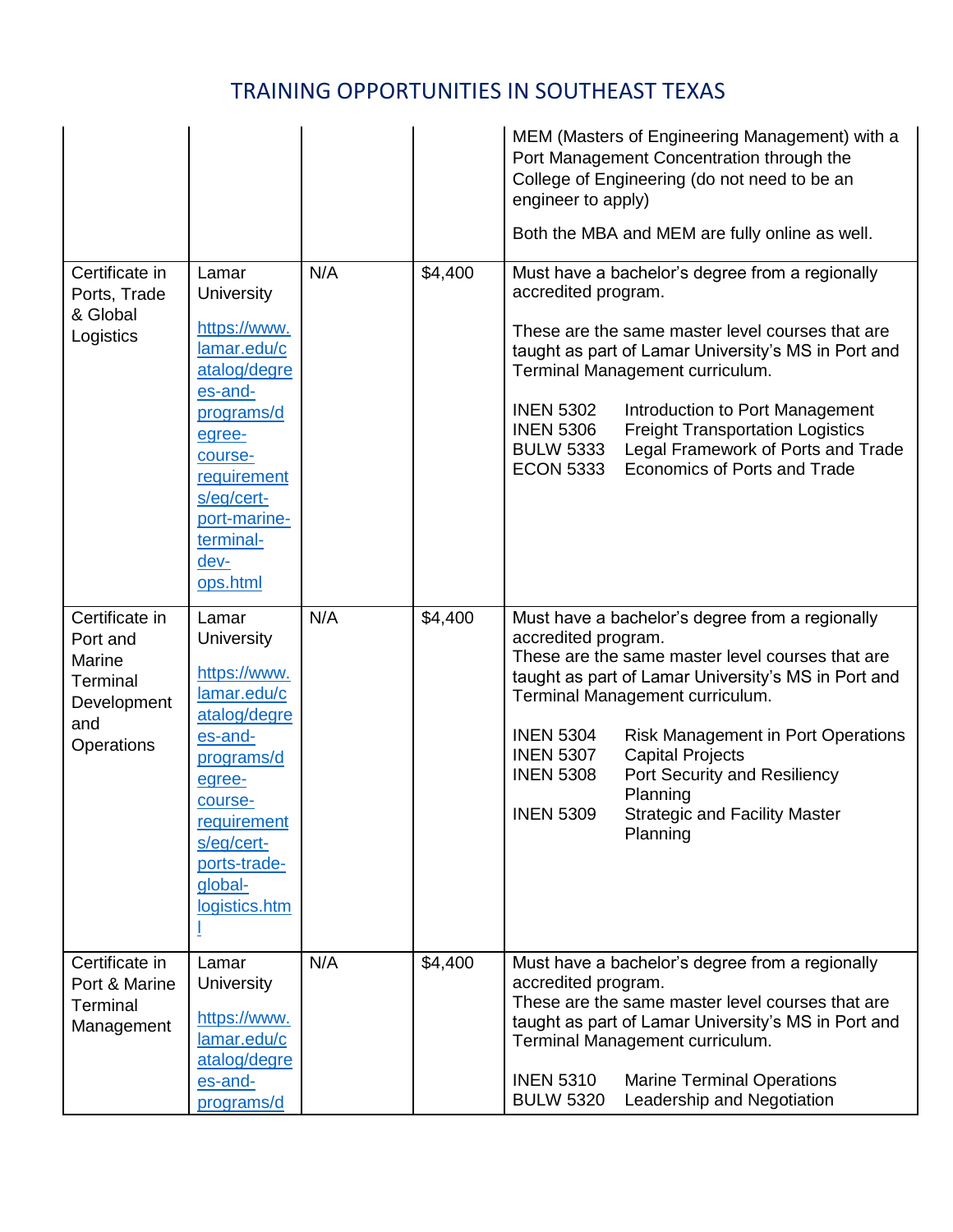|                                                            | egree-<br>course-<br>requirement<br>s/eg/cert-<br>mgmt-ports-<br>marine-<br>terminals.ht<br>ml                                                                                       |                                    |                                           | MGMT 5313 Team Leadership<br>MGMT 5333 Port Property & Asset Management                                                                                                                                                                                                                                                                                                                                                                                                                                                                                                                                                                                                                                                                                                                                                                                                                                                                                                                                                                                                                                           |
|------------------------------------------------------------|--------------------------------------------------------------------------------------------------------------------------------------------------------------------------------------|------------------------------------|-------------------------------------------|-------------------------------------------------------------------------------------------------------------------------------------------------------------------------------------------------------------------------------------------------------------------------------------------------------------------------------------------------------------------------------------------------------------------------------------------------------------------------------------------------------------------------------------------------------------------------------------------------------------------------------------------------------------------------------------------------------------------------------------------------------------------------------------------------------------------------------------------------------------------------------------------------------------------------------------------------------------------------------------------------------------------------------------------------------------------------------------------------------------------|
| Welding<br>Pipefitting<br>Construction<br>Job<br>Placement | CICE at<br>Lamar in<br>partnership<br>with Golden<br>Triangle<br>Empowerm<br>ent Center<br>https://www.<br>lamar.edu/c<br>ommercializ<br>ationcenter/<br>workforce-<br>training.html | 10 Weeks<br>M-R 6:30-<br>9:30 p.m. | Free                                      | Participants: Persons who are US citizens, 18 years<br>of age living in the Beaumont, Port Arthur, Orange<br>and surrounding counties.<br>A person applying for the Golden Triangle<br>Empowerment Center program will be required to<br>complete an application, sign a GTEC Code of<br>Conduct, and an interview will be included in the<br>application process. Applications are available at<br>the Center for Innovation, Commercialization<br>and Entrepreneurship at Lamar University.<br>Upon completion of the program, successful<br>graduates will transition to employer payroll and<br>enter the GTEC tracking system.                                                                                                                                                                                                                                                                                                                                                                                                                                                                               |
| Maritime<br>Training and<br>Education                      | <b>Seafarers</b><br>International<br>Union<br>https://www.<br>seafarers.or<br>g/training-<br>and-<br>careers/jobs<br>/entry-<br>program/<br><b>Additional</b><br>information         | N/A                                | Free<br>(other<br>than cost<br>of travel) | The Paul Hall Center for Maritime Training and<br>Education, affiliated with the Seafarers International<br>Union (SIU), prepares students for successful<br>careers as U.S. Merchant Mariners. Based in Piney<br>Point, Md., the school offers entry-level training;<br>ongoing vocational classes; academic support and<br>more.<br>Students are responsible for the cost of travel to the<br>school, clothing and pre-entry medical screening.<br>Classes, meals and lodging are free for those in the<br>unlicensed apprentice program. Graduates of the<br>entry-level training program are guaranteed a first<br>job aboard one of the SIU's contracted vessels.<br>The merchant marine is composed of men and<br>women who crew U.S.-flag commercial vessels on<br>the deep seas, inland waterways and Great Lakes.<br>Although referred to as the nation's "fourth arm of<br>defense," America's mariners are civilians working<br>for private companies, and are not members of the<br>armed forces.<br>U.S. Merchant Mariners crew all types of vessels:<br>containerships, tankers, bulkers, passenger |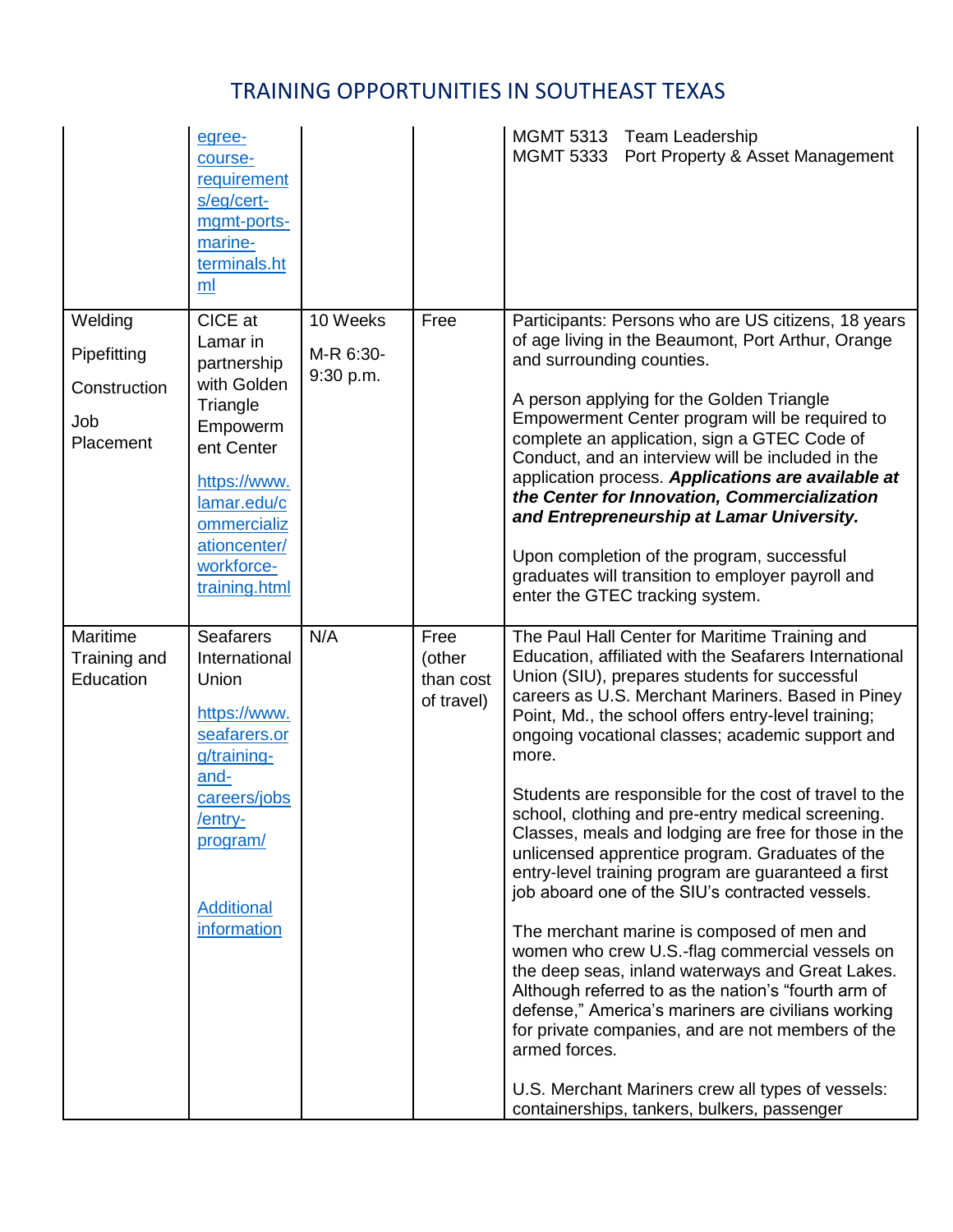|                              |                                                                                               |                                  |                                                          | vessels, tugs and much more. Some of these<br>vessels are under contract to transport troops and<br>military goods. Since the founding of the United<br>States, merchant mariners have played a vital<br>support role in the nation's conflicts.                                                                                                                                                                                                                                                                         |
|------------------------------|-----------------------------------------------------------------------------------------------|----------------------------------|----------------------------------------------------------|--------------------------------------------------------------------------------------------------------------------------------------------------------------------------------------------------------------------------------------------------------------------------------------------------------------------------------------------------------------------------------------------------------------------------------------------------------------------------------------------------------------------------|
| Sea Scouts                   | <b>Three</b><br><b>Rivers</b><br><b>Council Boy</b><br>Scouts /<br>Port of<br><b>Beaumont</b> | Annual<br>program,<br>ongoing    | \$35 for<br>Boy<br>Scouts of<br>America<br>Annual<br>Fee | Sea Scouts Ship 1916 is chartered by the Port of<br>Beaumont and open to male and female high school<br>students in the Beaumont Independent School<br>District. The group's program is designed by the<br>participants and includes water-centric activities<br>such as sailing, kayak/canoe trips and other<br>opportunities that expose members to different parts<br>of the maritime industry.<br>For additional information, or to join Ship 1916,<br>please contact Skipper Richard Evans at<br>r_ii@sbcglobal.net |
| Camp<br>Seaport              | Port of Port<br>Arthur                                                                        | 1 Week                           | Free for<br>students<br>accepted<br>into the<br>program  | The function of Camp SeaPort is to provide local<br>youth with a weeklong camp to explore career and<br>educational opportunities in the maritime industry<br>while learning about the coastal environment.<br>15-20 students ages 15-17 in the Port Arthur<br>Independent School District are selected for this<br>program annually.                                                                                                                                                                                    |
| Medical<br>Exploring<br>Post | Chartered<br>by Baptist<br>Hospital                                                           | Ongoing on<br>an annual<br>basis |                                                          | Medical Exploring Post 1945 offers youth aged 14<br>through 20 years old a first-hand look at the medical<br>industry. Students are welcome from all school<br>districts.<br>The Post is geared towards providing a foundation<br>for college pre-professional students and high<br>school-aged students who have an aptitude and<br>interest in the health professions.<br>Contact Todd Senters for more information on<br>meeting times and dates at (409) 212-5922                                                    |
| Police<br>Exploring<br>Club  | Chartered<br>by Lamar<br>University<br>Police<br>Department                                   | Ongoing on<br>an annual<br>basis |                                                          | Exploring clubs serve middle schoolers, aged 10-<br>14, in sixth through eighth grades<br>The program offers young adults a personal<br>awareness of the criminal justice system through<br>training, practical experiences, competition and<br>other activities. Additionally, the program promotes<br>personal growth through character development,                                                                                                                                                                   |